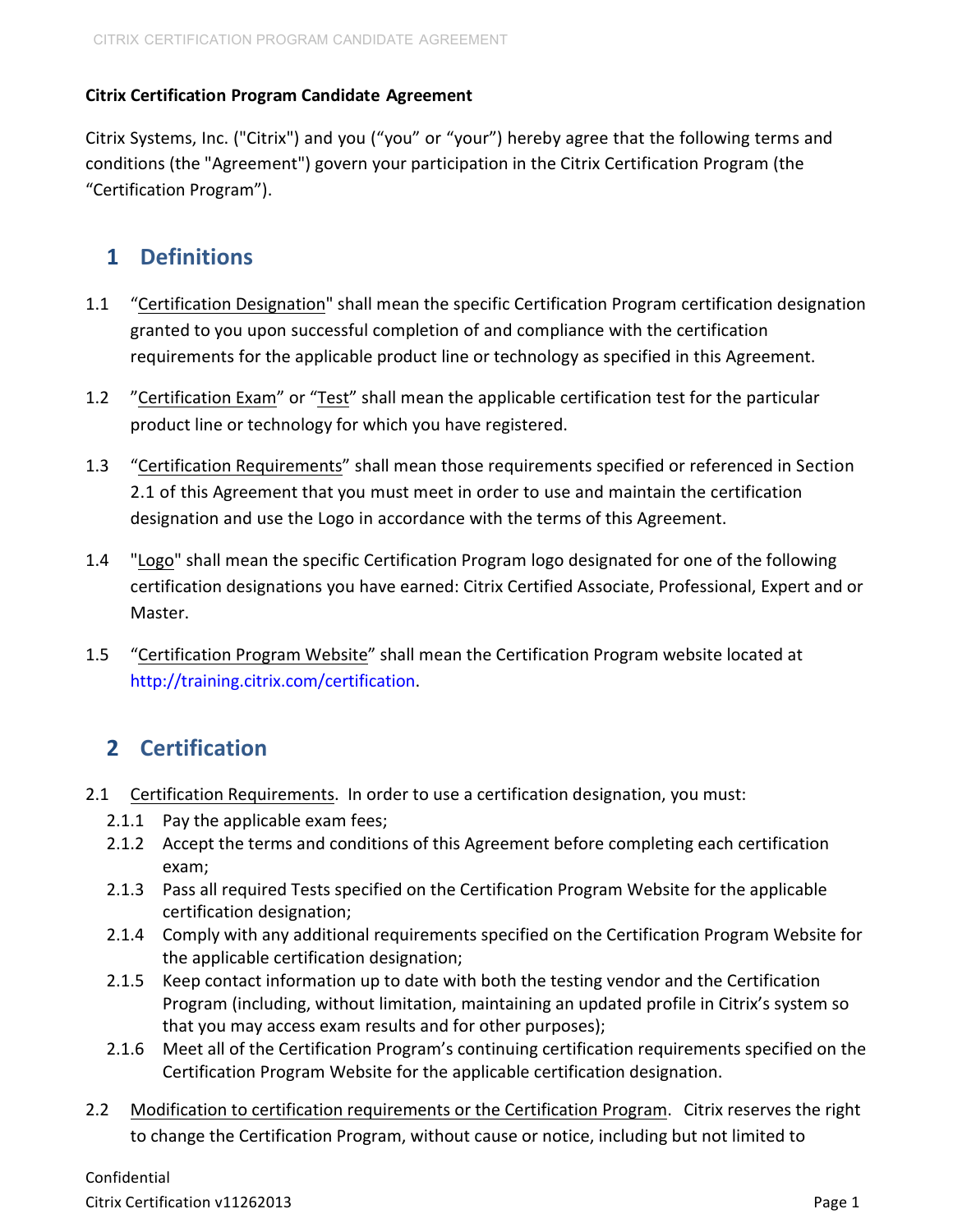changing certification requirements; specifying an expiration of any certification designation; changing recommended and/or required training courses; and changing test objectives, test content, test passing score, test item type, time allowed for test, and test delivery platform for any certification exam. Furthermore, Citrix may, without cause or notice, require you to update your certification designation by requesting you to re-take any or all-applicable certification exams and/or execute a new version of this Agreement with Citrix. The most current certification requirements for your applicable certification designation may be found on the Certification Program Website.

- 2.3 Certification Designation Grant. Upon completion of the applicable certification requirements and your receipt of your certification kit, and subject to the terms of this Agreement, Citrix grants you a non-exclusive, non-transferable, non-assignable, non-sub licensable, personal, revocable right to designate yourself with the applicable certification designation. You may use that certification designation only to promote your qualifications related to the use of the applicable product line or technology and for no other purpose.
- 2.4 Logo Rights and Restrictions. Upon completion of the applicable certification requirements and your receipt of your certification kit, and subject to the terms of this Agreement, Citrix grants you a non-exclusive, non-transferable, personal right to use the Logo on your resume, business cards, marketing collateral, letterhead and website solely in connection with your provision of services in relation to the Citrix product line, solution or technology for which you have a current, valid certification designation. You are granted no other right, title, or license to the Logo or any other Citrix trademarks or logos.

Your use of the Logo is subject to the terms of this Agreement and Citrix's logo usage guidelines available on http://www.citrixcertmanager.com/ which are subject to change at Citrix's discretion. You agree that the Logo is owned solely and exclusively by Citrix. You agree not to use the Logo in any manner that would diminish, tarnish or otherwise damage Citrix's image or reputation, or the goodwill associated with the Logo. Upon request, you agree to promptly provide Citrix at your expense samples of any materials bearing the Logo. You agree not to file any application to register any trademark, service mark, or domain name for the Logo or any other mark confusingly similar to the Logo, and not to use Citrix trademarks or potentially confusing variation of Citrix trademarks (including "CTX") as part of your company name, product or service names, or domain names. You agree not to interfere with or bring any kind of action or legal or administrative proceeding in relation to the rights and title of Citrix in or to the Logo or any other Citrix trademarks or logos.

2.5 Certification of Minors. If you are under the age of 18, you must have this Agreement countersigned by your parent or legal guardian before taking any certification exam. You must mail or fax the signed Agreement to Citrix at the address provided on the parental/guardian signature page. You may access this entire Agreement and the required signature page at http://training.citrix.com/cms/education/certification-links/candidate-agreement/. Minors are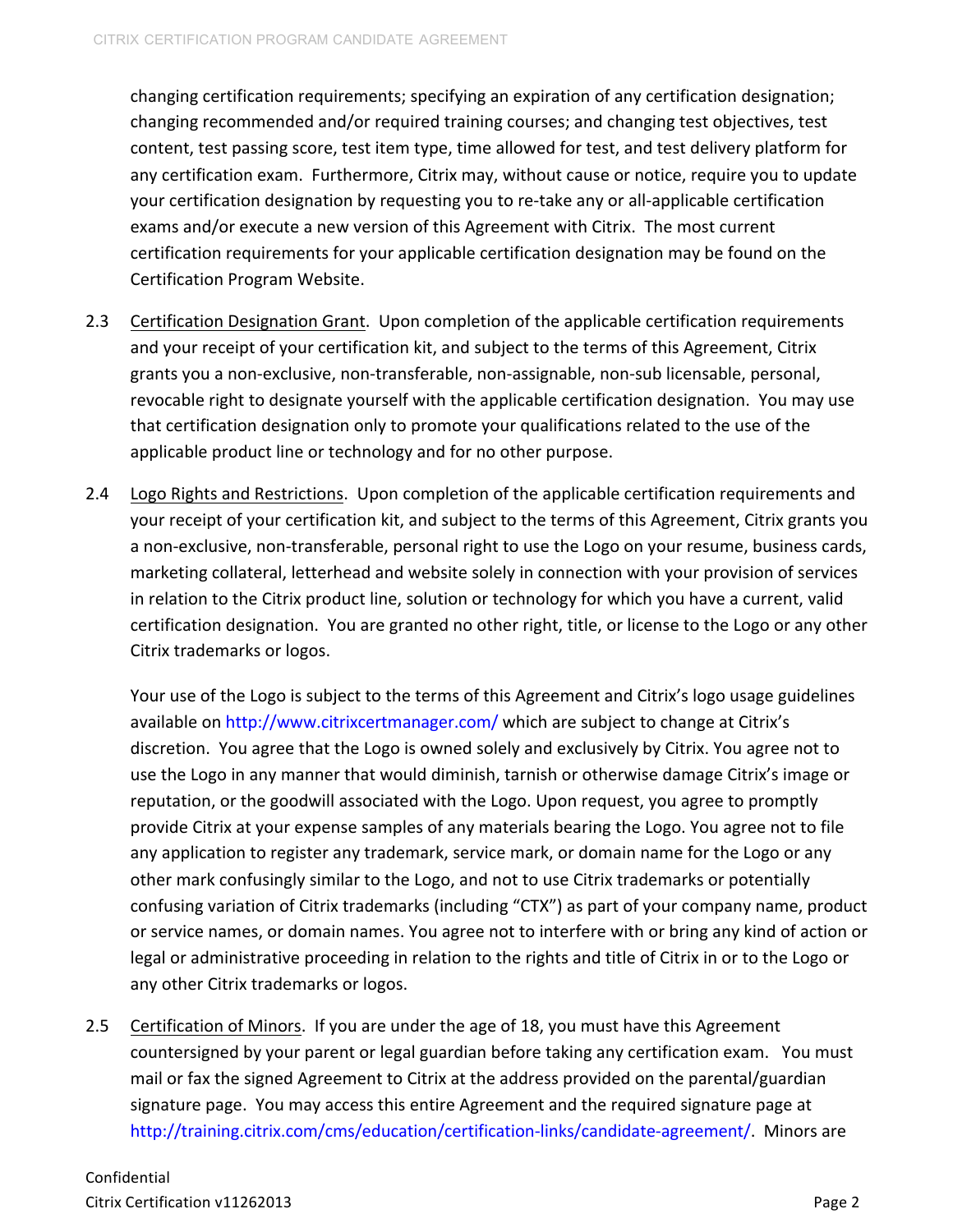not eligible to complete their certification exam until the Certification Program sends you an email confirming receipt of the signed Agreement. Minors must bring a copy of the receipt to the testing center in order to take any certification exam. Certification exams completed by a minor without the signed Agreement by a parent/guardian are void and invalid.

- 2.6 Term of Agreement. This Agreement will commence immediately upon Candidate's acceptance of the terms and conditions of this Agreement and will remain in effect until terminated in accordance with Section 2.8.
- 2.7 Certification Term. The term during which you may use your applicable Certification designation shall commence upon achieving your Certification designation and shall continue for a period defined for each Certification designation in our Citrix Certification Policies http://training.citrix.com/cms/education/certification-links/certification-policies/ ("Certification Term"). To maintain your Certification designation you must complete the designated continuing certification requirements prior to the end of your Certification Term. If you do not complete such continuing certification requirements by the end of your Certification Term, your Certification Designation shall terminate. Citrix will publicly announce any changes to such requirements and set reasonable deadlines for achieving those requirements in order to maintain Certification status.
- 2.8 Termination. You may terminate this Agreement at any time upon written notice to Citrix. Citrix reserves the right to terminate this Agreement for cause and revoke your certification designation at any time upon written notice to you (sent to your last known mailing and/or email address). Cause for termination shall include, without limitation, (i) any breach of this Agreement which remains uncured for 30 days following notice of the breach by Citrix, (ii) Citrix's determination, in its sole discretion, that you have cheated on any certification exam, have aided in the cheating of a certification exam or have disclosed test questions of any certification exam to a third party, or (iii) your misrepresentation of your certification designation. Upon termination of this Agreement, all rights related to your certification designation, including all rights to use your certification designation and Logo, will immediately terminate. Except as provided herein, you shall have no further rights or obligations under this Agreement after termination.
- 2.9 Verification of Candidates. Citrix reserves the right to use any reasonable methods for the purpose of verifying the identity of certification candidates, including, without limitation, the use of challenge questions, identification numbers, photographic verification, and signature verification.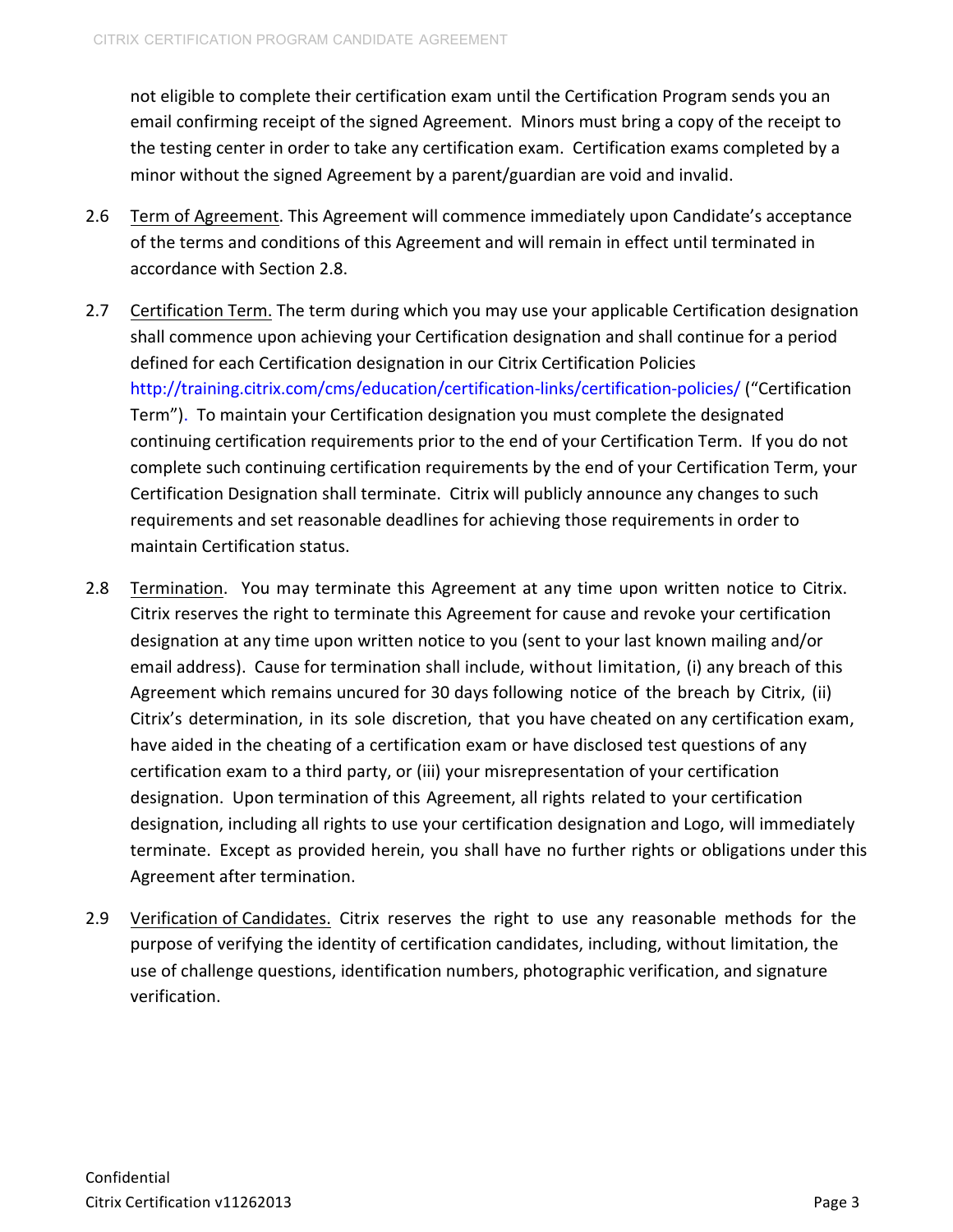## **3 Compliance with testing regulations**

- 3.1 You agree to comply with all testing regulations required by Citrix and/or Citrix's authorized contractors administering the certification exam including, without limitation, the policies listed below.
- 3.2 No Cheating. You agree that all work submitted by you in completing the certification exam and in satisfaction of the certification requirements, including certification exam answers, assignments, resolutions and personal registration information, is entirely your own. You will neither: (i) provide nor accept improper assistance; nor (ii) use unauthorized materials in attempting to satisfy certification requirements (including unauthorized certification content provided by third parties).
- 3.3 No Misconduct. You agree that you will not (i) falsify your identity or impersonate another individual; (ii) forge any certification designation certificates, certification exam score reports, identification cards or any other certification exam records; (iii) engage in fraudulent conduct or misrepresent yourself as certified when you have not successfully met the applicable certification requirements; (iv) misuse or disclose to another person your testing id number, member site username and/or password or any other Certification Program identities; (v) copy, resell, distribute or misuse any certification exam voucher(s) or any other certification exam discount; (vi) use any certification exam vouchers obtained from an unauthorized source; or (vii) engage in any other misconduct that could be considered by Citrix, in its sole discretion, as compromising the integrity, security or confidentiality of the certification exam or the Certification Program.
- 3.4 No Misuse of the Test. You agree that you will not copy, publish, offer to sell, sell, publicly perform or display, distribute in any way or otherwise transfer, modify, make derivative works thereof, reverse engineer, decompile, disassemble or translate any certification exam or part thereof.
- 3.5 Retake Policy. You agree to comply with Citrix's certification exam retake policy when retaking any certification exam that you previously failed. Retaking a passed certification exam is prohibited. The retake policy is available on the CertificationProgram Website.
- 3.6 Certification Exam Materials. Citrix and its testing partners may impose restrictions or regulations governing the use of any materials that you may bring into the examination area and/or refer to during the certification exam. You agree to return any such examination material to Citrix or the testing partners, as may be directed upon completion of the certification exam.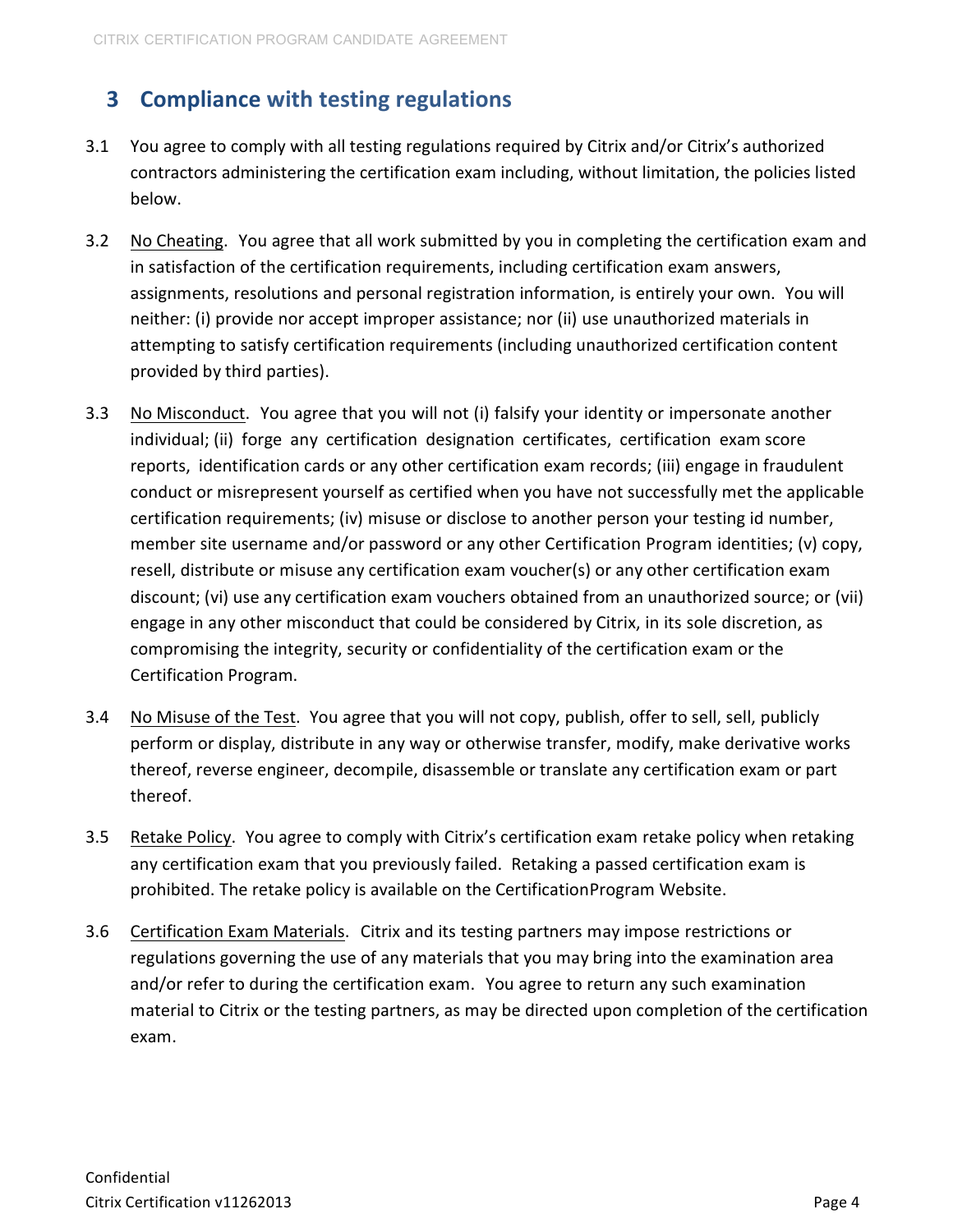### **4 Citrix action for noncompliance**

You understand and agree that, if for any reason and at its sole discretion, Citrix believes your exam results do not accurately reflect your true knowledge or mastery of the subject matter of the test and/or that you have violated the compliance terms set forth in section 3, Citrix has the right (without refund of any kind) to deny you any further participation in the test, cancel a passed test result, revoke any pre-existing Citrix certifications, your Citrix certified status and any other rights previously conferred on you by Citrix, and to permanently bar you from any further participation in the Certification Program.

#### **5** Representations and warranties

- 5.1 By You. You represent and warrant that (i) you will refrain from any conduct that could reflect unfavorably on or may harm the goodwill and reputation of Citrix or its products; and (ii) you shall not make any representation, warranty or promise on behalf of or binding upon Citrix.
- 5.2 Disclaimer. Citrix makes and you receive no warranties or conditions of any kind, express, implied or statutory, related to or arising in any way out of this Agreement. Citrix specifically disclaims any implied warranty for merchantability, fitness for a particular purpose and noninfringement of any third party rights.

#### **6 Privacy**

Citrix will treat the personal information you provide while participating in the Certification Program in accordance with the Citrix privacy policy, located at http://www.citrix.com/about/legal/privacy.html. Please note that Citrix's test delivery vendor may gather the information on behalf of Citrix. The vendor may also request to contact you directly about their products and services; however, providing that consent is optional, and you should review their privacy policies to address your particular needs and concerns.

If you are, or become, employed by a Citrix partner, Citrix may provide information to such partner about your certification designation status (including information regarding any revocation by Citrix of your certification designation).

#### **7 Indemnification**

You agree to indemnify, defend and hold Citrix harmless against any losses, liabilities, damages, claims and expenses (including attorneys' fees and court costs) arising out of any claims or suits, whatever their nature and however arising, in whole or in part, which may be brought or made against Citrix, or its affiliates, officers, employees or assigns, in connection with: (i) any personal injury, property damage or other claims which are caused, directly or indirectly by any negligent act, omission, illegal or willful misconduct by you, (ii) your use of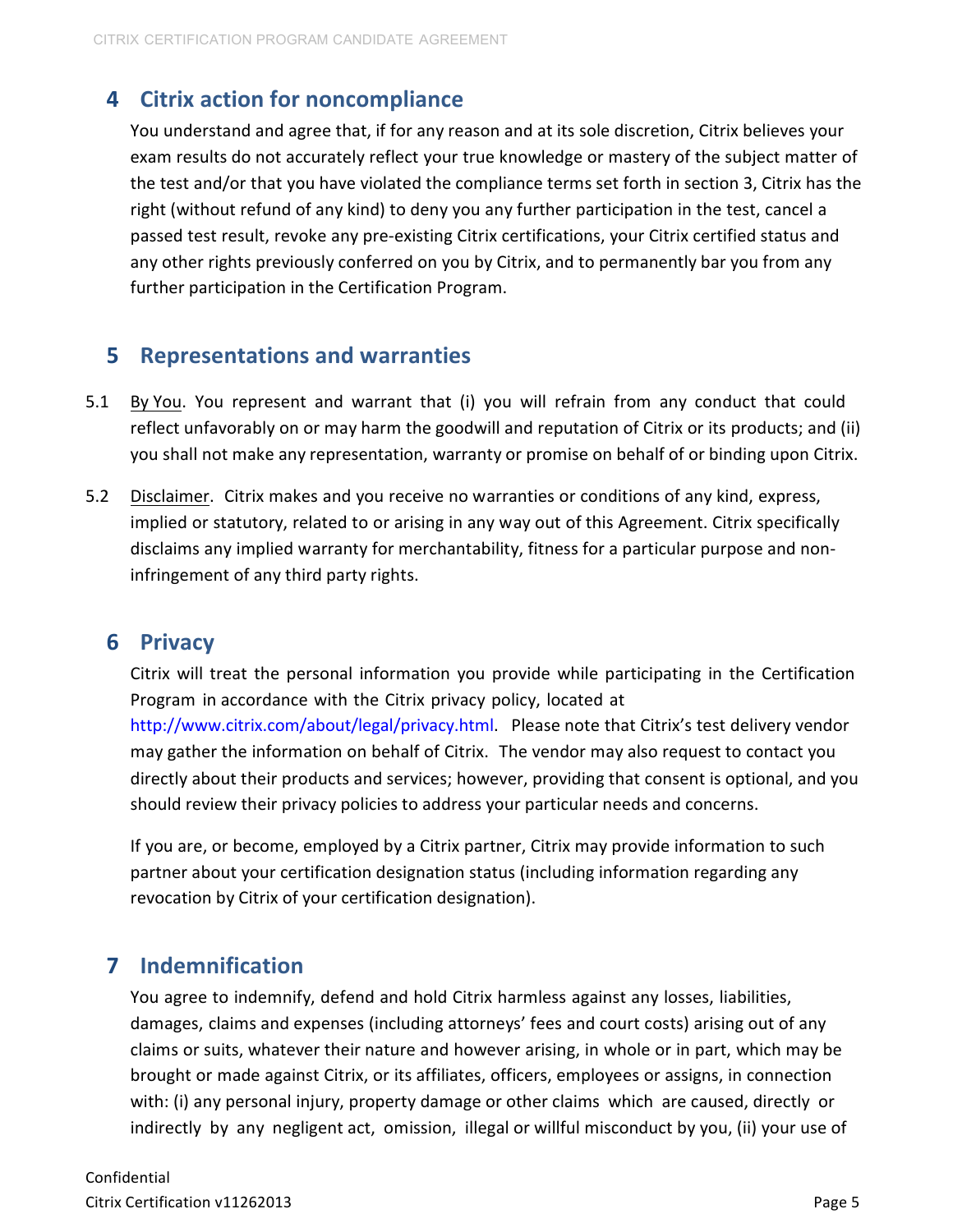misuse of certification designation and/or the Logo; (iii) your use or misuse of Citrix's confidential information; and/or (iv) your breach of any obligations or warranties under this Agreement.

## **8** Limitation of liability

- 8.1 Liability. The certification exam may be administered by an independent testing vendor. You acknowledge and agree that Citrix shall have no liability to you for any claim in any way related to the certification exam, including but not limited to registration, the testing environment, delivery of the certification exam, exam fees, and the accuracy, timeliness or reporting of certification exam results.
- 8.2 Damages. Citrix shall not be liable for any indirect, incidental, special, punitive, or consequential damages or any loss of profits, revenue, data or use. Citrix's liability for direct damages, whether in contract, tort or otherwise, shall be limited to the fees paid to Citrix under this Agreement.

### **9** Independent contractor

You acknowledge that both parties are independent contractors. You will not represent yourself as an agent, employee, consultant, contractor or legal representative of Citrix or any subsidiary thereof based upon this Agreement.

## **10 Confidentiality and ownership**

- 10.1 Confidential Information**.** The certification exam (including without limitation, questions, answers, worksheets, computations, drawings, diagrams, length and number of exam segments and/or questions, or any communication related to the certification exam) is the confidential property of Citrix (the "Confidential Information") and is made available to you for the sole purpose of testing your knowledge in the technical area referenced in the title of the applicable certification exam.
- 10.2 Protection. You agree (i) to hold the Confidential Information in confidence and take all reasonable precautions to protect it; (ii) not to use the Confidential Information at any time during the term or after the termination of this Agreement; except as provided herein; and (iii) that you shall not disclose, publish, reproduce or transmit any Confidential Information to any third party, in any form, including without limitation, verbal, written, electronic or any other means for any purpose.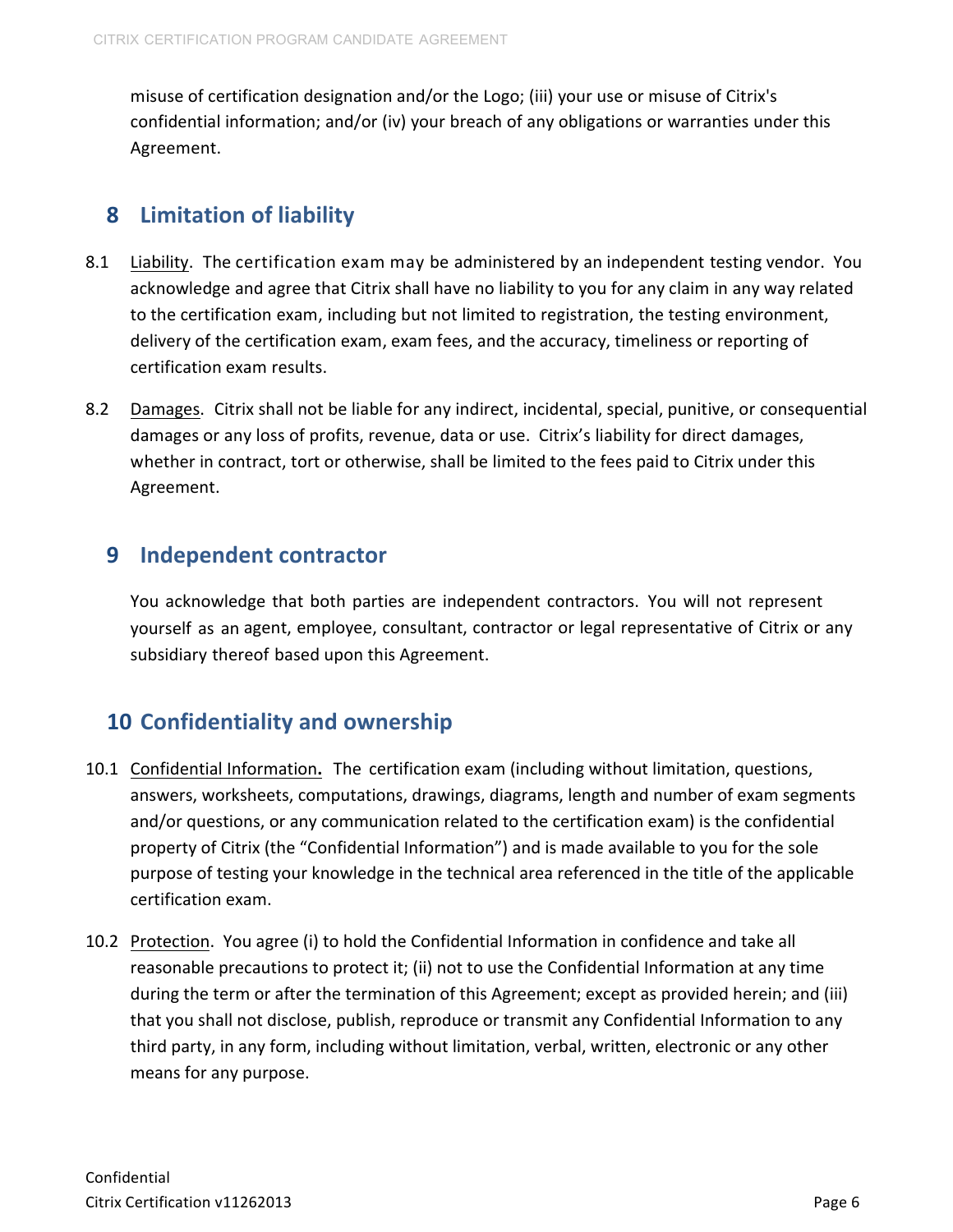10.3 Ownership. Citrix retains all rights, title and interest in and to all information, content and data contained in certification exams and all copyrights, patent rights, trademark rights and other proprietary rights thereto provided by Citrix under this Agreement.

## **11 General**

- 11.1 Governing Law. This Agreement is governed by the substantive and procedural laws of Florida and you and Citrix agree to submit to the exclusive jurisdiction of, and venue in, the courts in Broward County in Florida in any dispute arousing out of or relating to this Agreement.
- 11.2 Severability and Waiver. The waiver by either party of any default or breach of this Agreement shall not constitute a waiver of any other or subsequent default or breach. In the event any provision of this Agreement is determined to be invalid or unenforceable by a court of competent jurisdiction, then the other provisions of this Agreement shall continue in full force and effect. Except for actions for nonpayment or breach of Citrix's intellectual property or other proprietary rights, no action, regardless of form, arising out of this Agreement may be brought by either party more than two years after the cause of action has accrued.
- 11.3 No Assignment. You may not assign your rights and/or obligations, in whole or in part, under this Agreement to any third party. Any such attempted assignment shall be null and void.
- 11.4 Survival. Provisions that survive termination or expiration of this Agreement include those pertaining to limitation of liability, indemnification, nondisclosure, and others, which by their nature are intended to survive.
- 11.5 Entire Agreement. This Agreement constitutes the complete agreement between the parties and supersedes all prior or contemporaneous agreements or representations, written or oral, concerning the subject matter of this Agreement. This Agreement may not be modified or amended except in writing signed by a duly authorized representative of each party; no other act, document, usage or custom shall be deemed to amend or modify this Agreement.